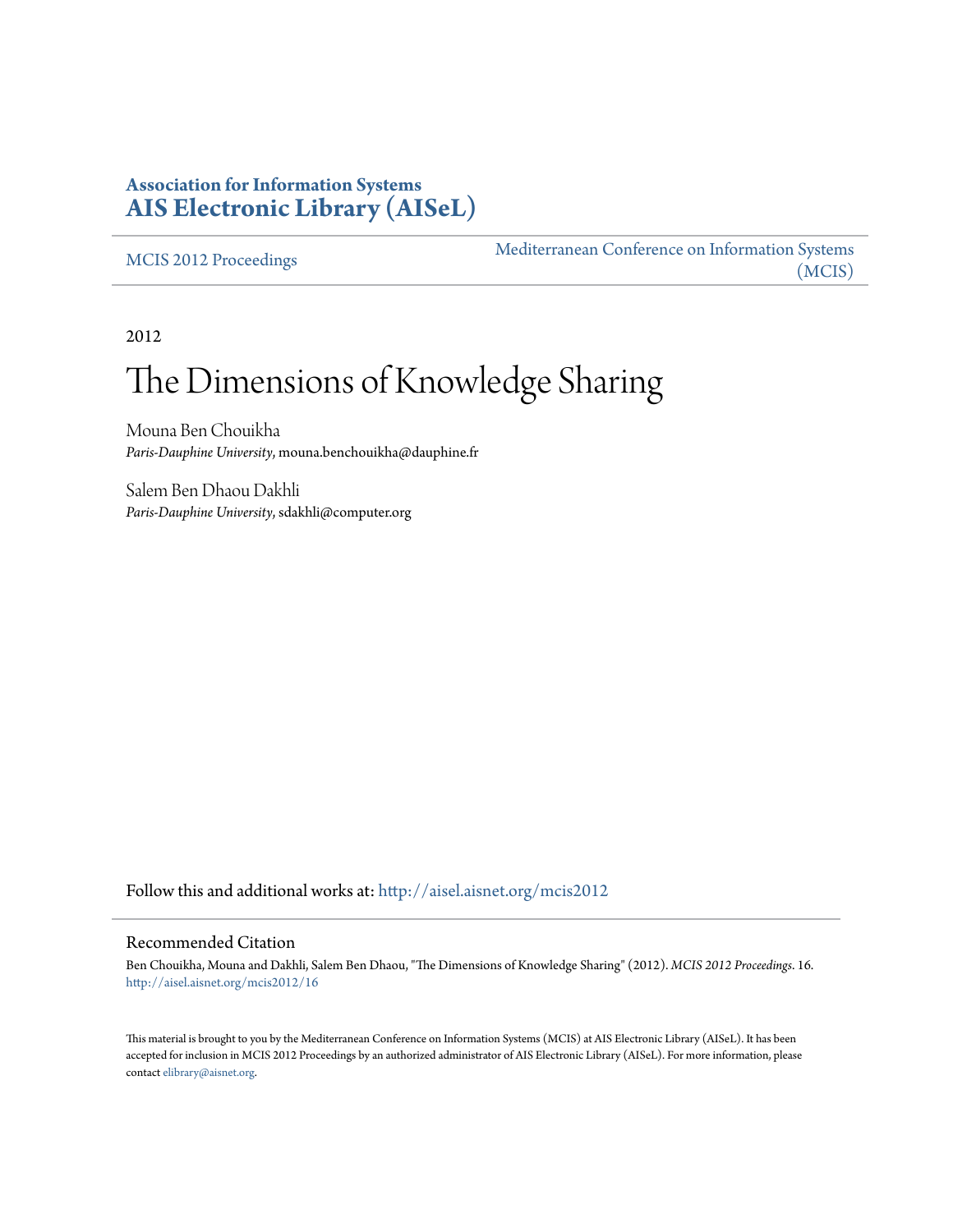# THE DIMENSIONS OF KNOWLEDGE SHARING

Mouna Ben Chouikha, CREPA, Paris-Dauphine University, Place du Maréchal de Lattre de Tassigny, 75775, Paris, France, mouna.benchouikha@dauphine.fr

Salem Ben Dhaou Dakhli, CERIA, Paris-Dauphine University, Place du Maréchal de Lattre de Tassigny, 75775, Paris, France, sdakhli@computer.org

### Abstract –

*Many authors have come to realize that knowledge management is the key to organizational performance and survival in continuously changing economic, technological, political, and social environment. Knowledge sharing is among the main activities of the knowledge management process. Indeed, due to the division of labor and accompanying fragmentation, specialization, and distribution of knowledge, organizations create permanent or temporary units – called organizational settings – in order to achieve collective goals such as products and services development and delivery. Organizational settings are composed of organizational actors with complementary knowledge, who need to share knowledge since they can't achieve a collective outcome individually. Therefore knowledge sharing is required either within or between organizational settings so that organizations remain productive and competitive and reach their objectives Nevertheless, as experienced by many organizations, knowledge sharing is difficult to take place in practice, whatever the strategy followed. We think that there is no silver bullet to solve the knowledge sharing problem within modern organizations. Knowledge sharing is a situated process whose improvement depends on the characteristics of organizations. In this paper, we propose a framework which identifies the main aspects of knowledge sharing – called knowledge sharing dimensions – on which it is possible to act in order to improve the knowledge sharing process.* 

*Keywords: knowledge, knowledge management, knowledge sharing; knowledge sharing dimension*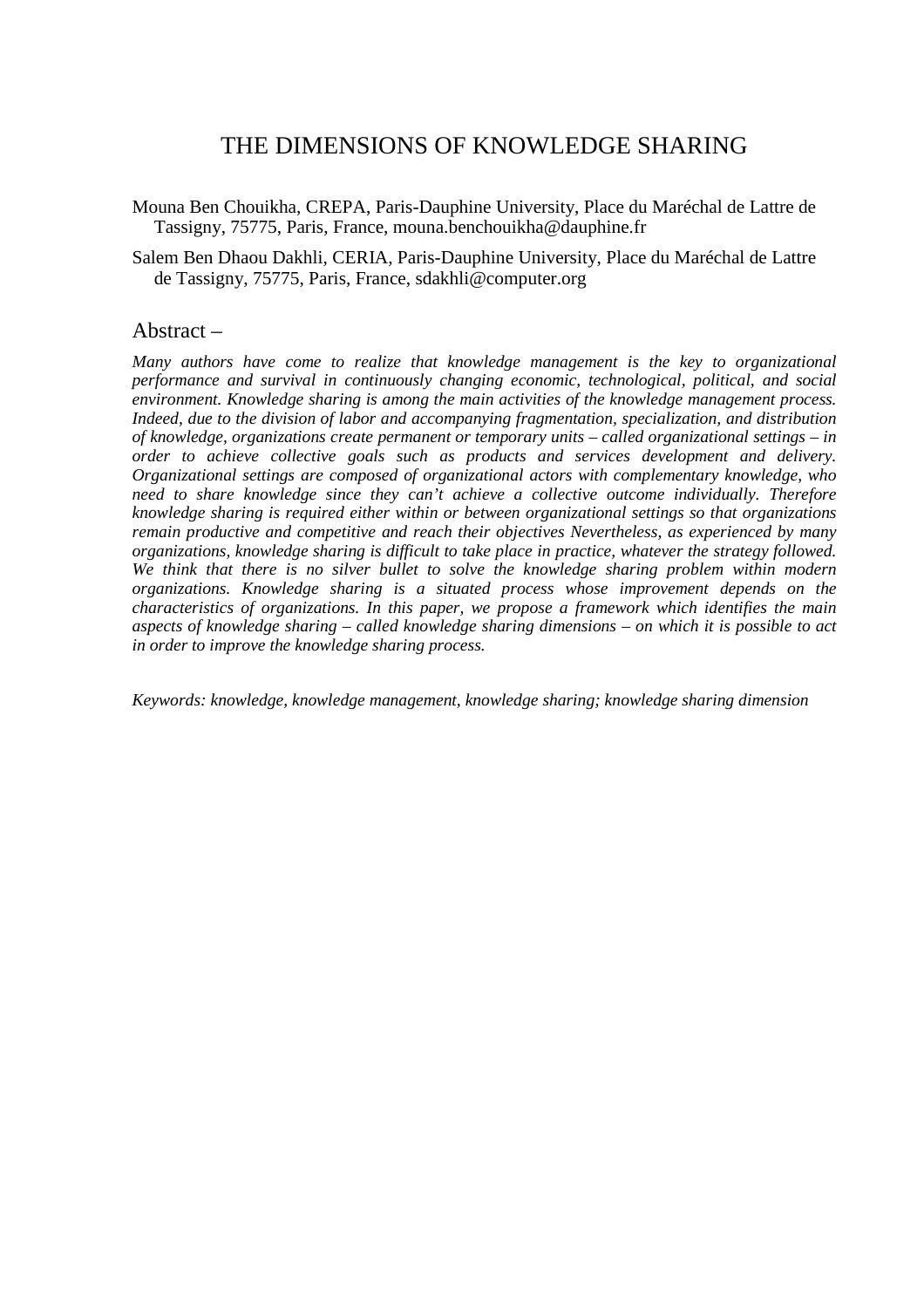## **1 INTRODUCTION**

As stressed by many academics and practitioners, knowledge is the source for competitive advantage in modern organizations. For instance, (Drucker, 2002) notes that "the next society will be the knowledge society. Knowledge will be its key resource, and knowledge workers will be the dominant group in its workforce". In line with the conclusions of (Drucker, 2002), (Grant, 1996) states that, "the firm is conceptualized as an institution for integrating knowledge". These authors have come to realize that knowledge management is the key to organizational performance and survival in continuously changing economic, technological, political, and social environment (Leonard & Swap, 2004) (Goh, 2002). Knowledge sharing is among the main activities of the knowledge management process. On the one hand, many academics and practitioners have demonstrated that knowledge sharing is positively related to reductions in production costs, faster completion of new product development projects, team performance, firm innovation capabilities, and competitive advantage (Wang & Noe, 2010) (Mesmer-Magnus et al., 2009) (Lin, 2007). The potential benefits of knowledge sharing have encouraged many organizations to invest heavily into knowledge management initiatives including the development of knowledge management systems which use state-of-the-art technology to facilitate the collection, storage, and distribution of knowledge. On the other hand, knowledge sharing is a necessity. Indeed, due to the division of labour and accompanying fragmentation, specialization, and distribution of knowledge, organizations create permanent or temporary units – called organizational settings – in order to achieve collective goals such as products and services development and delivery. Project teams are examples of organizational settings. Organizational settings are composed of organizational actors with complementary knowledge, who need to share knowledge since they can't achieve a collective outcome individually. Therefore knowledge sharing is required either within or between organizational settings so that organizations remain productive and competitive, and reach their objectives. Nevertheless, as experienced by many organizations, knowledge sharing is difficult to take place in practice, regardless whatever the strategy followed (Hansen, 2002). For example, despite the considerable investments in knowledge management, it has been estimated that at least \$31.5 billion are lost per year by Fortune 500 companies as a result of failing to share knowledge (Babcock, 2004). We think that there is no silver bullet to solve the knowledge sharing problem within modern organizations. Knowledge sharing is a situated process whose improvement depends on the very characteristics of organizations. In this paper, we propose a framework which identifies the main organizations aspects – called knowledge sharing dimensions – on which it is possible to act in order to improve the knowledge sharing process. Our paper is organized as follows. Section 2 defines the ramifications of knowledge i.e. the concepts of data, knowledge. In section 3, we present the knowledge management process and identify its main characteristics. Section 4 is dedicated to the presentation of the main findings identified in the literature regarding knowledge sharing, and the causes of failure of implementing knowledge sharing strategies in modern organizations. Section 5 presents our theoretical framework. In this section, based on an analysis of the complexity of the knowledge sharing process, we deduce the knowledge sharing dimensions. In section 6, we conclude this paper and list the future research directions.

## **2 THE RAMIFICATIONS OF KNOWLEDGE**

The ramifications of knowledge include three main concepts: data, information, knowledge. In this section, we define these three concepts and explain their relationships.

While many authors agree on definitions of the data and information concepts, the definition of the knowledge concept raises many discrepancies and debates between researchers. Indeed, according to most authors, data is a sequence of signs, numbers, and letters while information results from the application of an interpretation model to data. A single data may be associated with many types of information due to the application of many interpretation models to it. For example, "10121965" is data which may represent many facts, assertions or perceptions. Information is data with semantics i.e. data associated with an interpretation model which reflects the context of creation and use. Information involves manipulation of raw data. Often, information can be used to obtain a more meaningful indication of trends or patterns For example, if a "dd.mm.aaaa" French model of date is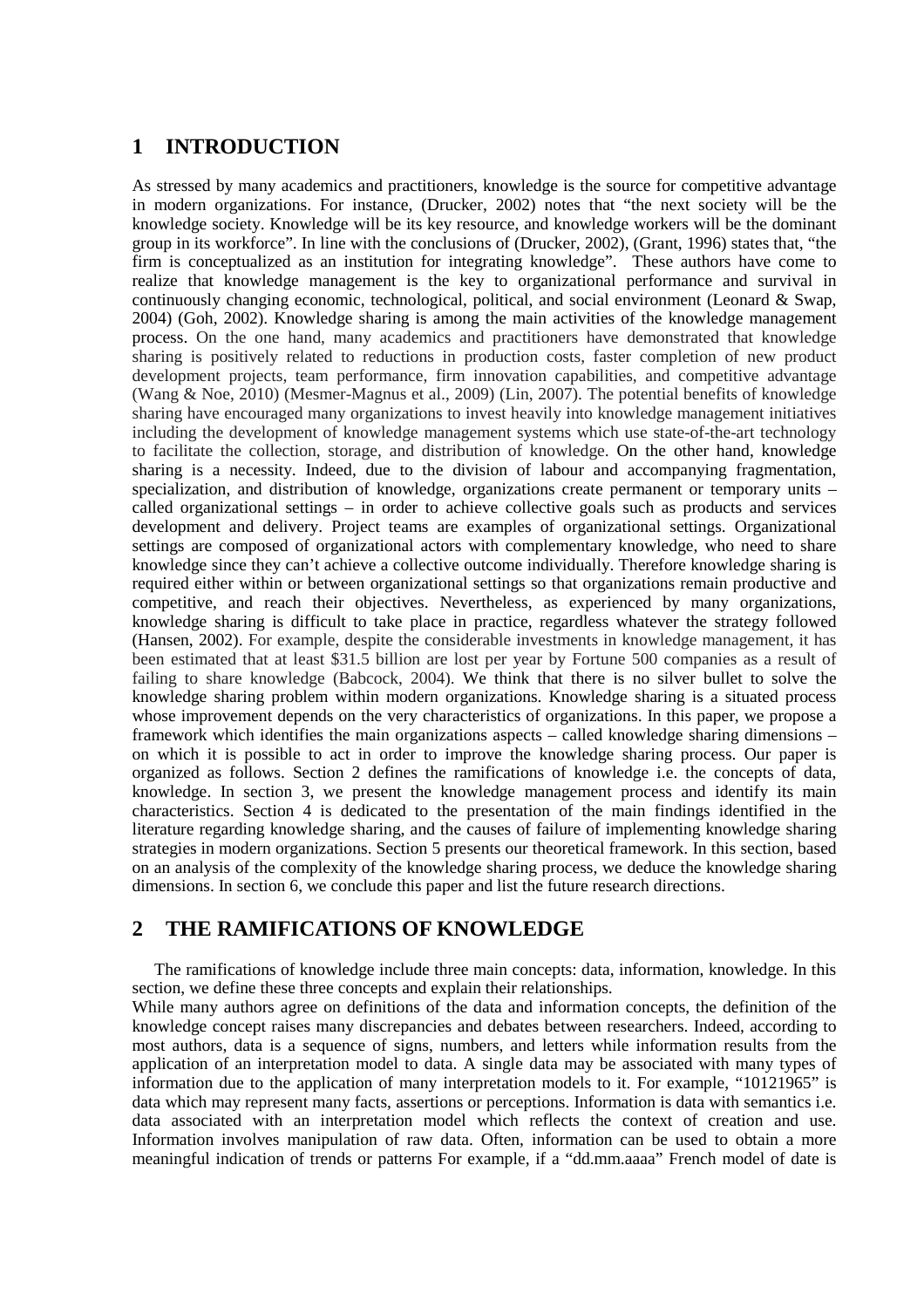used as a model of interpretation, 10121965 means December 10, 1965. In contrast, if an "mm.dd.aaaa" English model of date is used as a model of interpretation, 10121965 means October 12, 1965.

Many definitions of knowledge have been proposed in the literature. Instead of listing these definitions, we propose to summarize them using a classification based on four perspectives. The first perspective considers knowledge as an integral object self-sufficient and independent of human beings and organizational context. According to (Nonaka, 1994), this perspective refers to knowledge as a "justified true belief" that can be codified and separated from the minds of people. (Alavi & Leidner, 1998) note that knowledge described by this perspective may be considered as information. The second perspective defines assumes that knowledge is embedded in the minds of people who know and convert their knowing into action (Polanyir, 1967). This perspective stresses that information is converted into knowledge through people's acts of thinking (McDermott, 1999). A third perspective, which focuses on the social facet of knowledge is gaining popularity among academics and practitioners. Authors belonging to this school of thought define knowledge as "the social practice of knowing" i.e. knowledge is embedded in a community rather than just in one individual. According to this perspective, knowledge is highly context dependent (Blackler, 1995) (Wenger, 1998). The three perspectives of knowledge listed above are based on (Wasko & Faraj, 2005). Other authors have proposed similar classifications of knowledge. For example, For example, (Hedlund & Nonaka, 2005) note that knowledge has three facets: stock facet, flow facet, and interactions facet. The stock facet is associated with knowledge storage while the flow facet refers to knowledge transfer. Finally, the interactions facet focuses on knowledge transformation. From Alavi and Leidner's point of view, there are five perspectives on knowledge: knowledge as the state of knowing and understanding, knowledge as an object to be stored and manipulated, knowledge as a process of applying expertise, knowledge as a condition of access to information, and knowledge as the potential to influence action (Alavi & Leidner, 1998). Whatever the perspective taken into account, knowledge has many characteristics. It is an asset vs. a process, explicit vs. tacit, and individual vs. organizational. In particular, as emphasized by (Connell et al., 2003), explicit knowledge is "knowing about" while tacit knowledge, on the other hand, is "knowing how" and includes insights, intuition, and hunches – which are often built by experience and difficult to formalize and share. Sharing explicit knowledge within an organization is a relatively common occurrence which takes place through the exchange of written or oral documents. On the other hand, sharing tacit knowledge takes place at two levels: individual, and organizational. At the individual level, tacit knowledge needs to be externalized i.e. partially converted into explicit knowledge. At the organizational level, externalized tacit knowledge is socialized i.e. exchanged between many organizational actors. Whatever the type of knowledge, a common language is necessary in order for sharing it to take place.

## **3 THE KNOWLEDGE MANAGEMENT PROCESS**

Knowledge management is difficult to define. Firstly, the word knowledge means different things to different people (Malhotra, 1998). Secondly, some researchers focus on the management of individual knowledge, while others are interested in knowledge management at the communities or corporate levels. For example, (Dennis & Vessey, 2005) use the agency and transaction cost economic theories to distinguish three knowledge management strategies: knowledge hierarchies, knowledge markets, and knowledge communities. Thirdly, the multiplicity of typologies of knowledge may be misleading. Lastly, the difficulty of defining knowledge management is partly due to the nature of knowledge which is both complex and intangible. For these reasons, many definitions of knowledge management, sometimes contradictory, have been proposed in recent decades. Despite their differences, these definitions have many similarities. On the one hand, the proposed definitions view knowledge management as the vehicle for organizational performance. On the other hand, they focus on knowledge and information which are often considered synonymous. Finally, many wellestablished definitions are not based on a multidisciplinary approach (McAdam & McCreedy, 1999). Defined broadly, "Knowledge Management is the process through which organizations extract value

from their intellectual assets". By adopting this belief of Knowledge Management, the following definition, proposed by (Stenmark, 2001) of Knowledge Management is suitable. According to this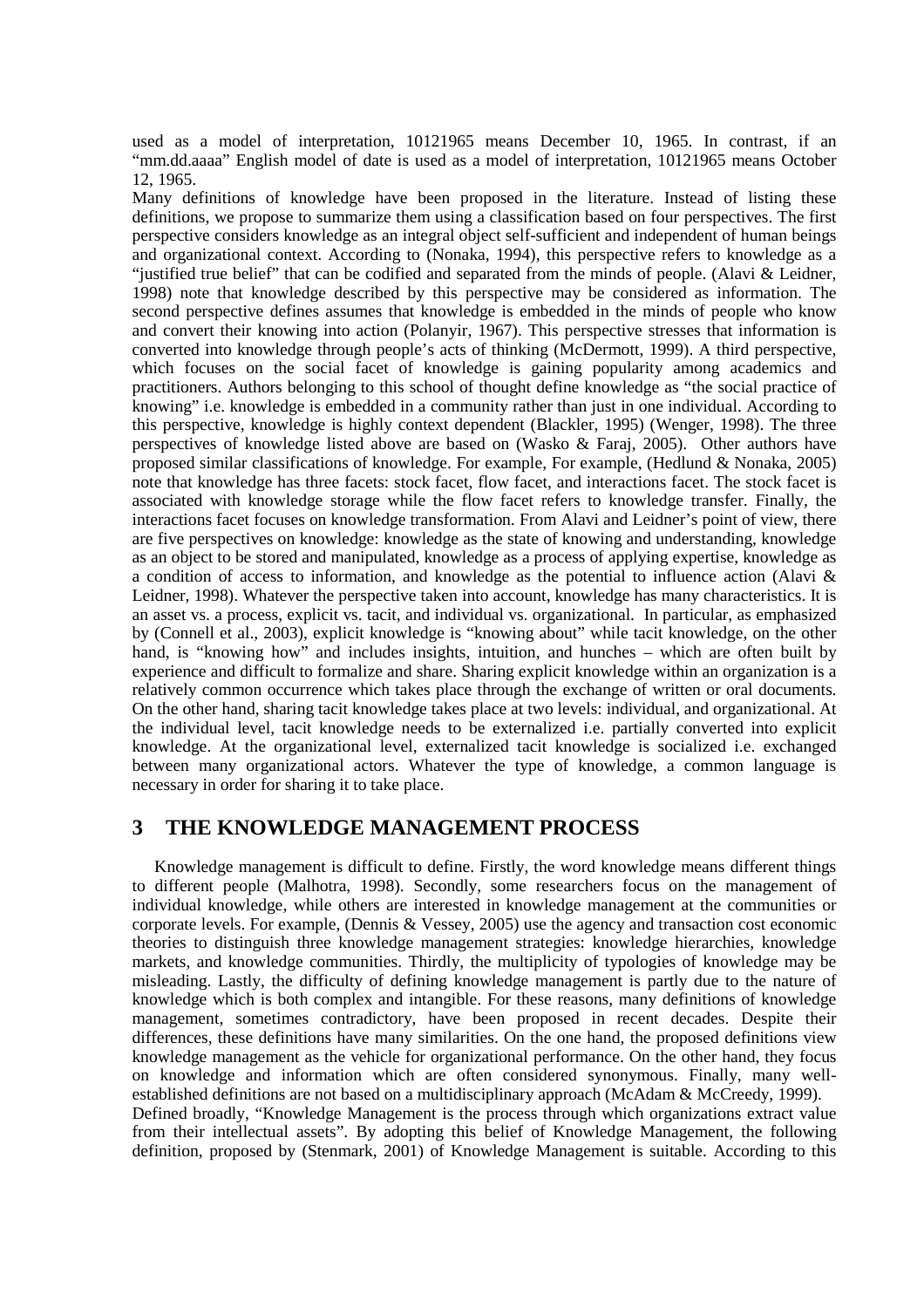author, knowledge management has two dimensions. One dimension consists in managing existing knowledge, which includes developing of knowledge repositories (memos, reports, presentations and articles), knowledge compilation, arrangement and categorization. The second dimension is to manage knowledge-specific activities, that is, knowledge acquisition, creation, distribution, communication, sharing and application. In other words, knowledge management consists of the administration of knowledge assets of an organization and the, sharing and enlargement of those assets. It often encompasses identifying and mapping intellectual assets within an organization, generating new knowledge for competitive advantage, and making vast amounts information accessible, considering and enabling all of the above. Knowledge management involves the panoply of procedures and techniques used to get the most from an organization's tacit and codified know-how (Teece, 2000). While defined in many different ways, knowledge management generally refers to how organizations create, retain, and share knowledge (Argote et al., 1999) (Huber, 1991). These authors note that the goal of knowledge management is to define how an organization adapts to changing conditions in order to survive, in the same way that animal and plant species change over time to adapt to changing conditions, unsuccessful firms die off or are swallowed up by more successful competitors. The next section is dedicated to the study of knowledge sharing which is among the most critical activities of the knowledge management process.

# **4 KNOWLEDGE SHARING IN ORGANIZATIONS: THE MAIN FINDINGS AND THE CAUSES OF FAILURE**

In this section, we present the main findings regarding knowledge sharing and try to explain why the implementation of strategies for sharing knowledge in organizations has often failed.

#### **3.1 The findings of the literature on knowledge sharing**

The study of knowledge sharing has emerged as a key research area from a broad and deep field of study on technology transfer and innovation, and more recently from the field of strategic management. This activity aims at defining and providing the means by which an organization obtains access to its own and other organizations knowledge. In other words, knowledge sharing consists in communicating explicit or tacit knowledge to other individuals, and results in effective transfer and understanding of knowledge to recipients who are individuals or groups. According to (Cummings, 2004) and (Pulakos et al., 2003), knowledge sharing refers to the provision of task information and know-how to help others and to collaborate with others to solve problems, develop new ideas, or implement policies or procedures. These authors stress that knowledge sharing can occur via written correspondence or face-to-face communications through networking with other experts, or documenting, organizing and capturing knowledge for others. (Jackson et al., 2006) point out that knowledge sharing is the fundamental means through which employees can contribute to knowledge application, innovation, and ultimately the competitive advantage of the organization. (Cabrera & Cabrera, 2005), (Damodaran & Olphert, 2000), and (Davenport & Prusak, 2000) confirm these findings by emphasizing that knowledge sharing between organizational actors and within and across teams allows organizations to exploit and capitalize on knowledge-based resources. However, the need for sharing knowledge varies from one organization to another. Since communication is the fundamental activity through which social interaction is accomplished, many authors haves addressed the need for knowledge sharing as a need for communication. For example, the information processing theory developed by (Galbraith, 1973) interprets organizations as information processing networks. According to this author, the goal of organizations is the management of complexity resulting from the diversity of the input and the output, and the level of difficulty of an objective or performance. Moreover, the complexity inherent in organizations is often accompanied by uncertainty that must be reduced in two ways. The first way consists in reducing the need for information processing through the creation of slack resources and self-contained tasks. The second way recommends the organization's capacity of information processing through the investment in vertical information systems and the creation of lateral relations. Other authors consider that communication and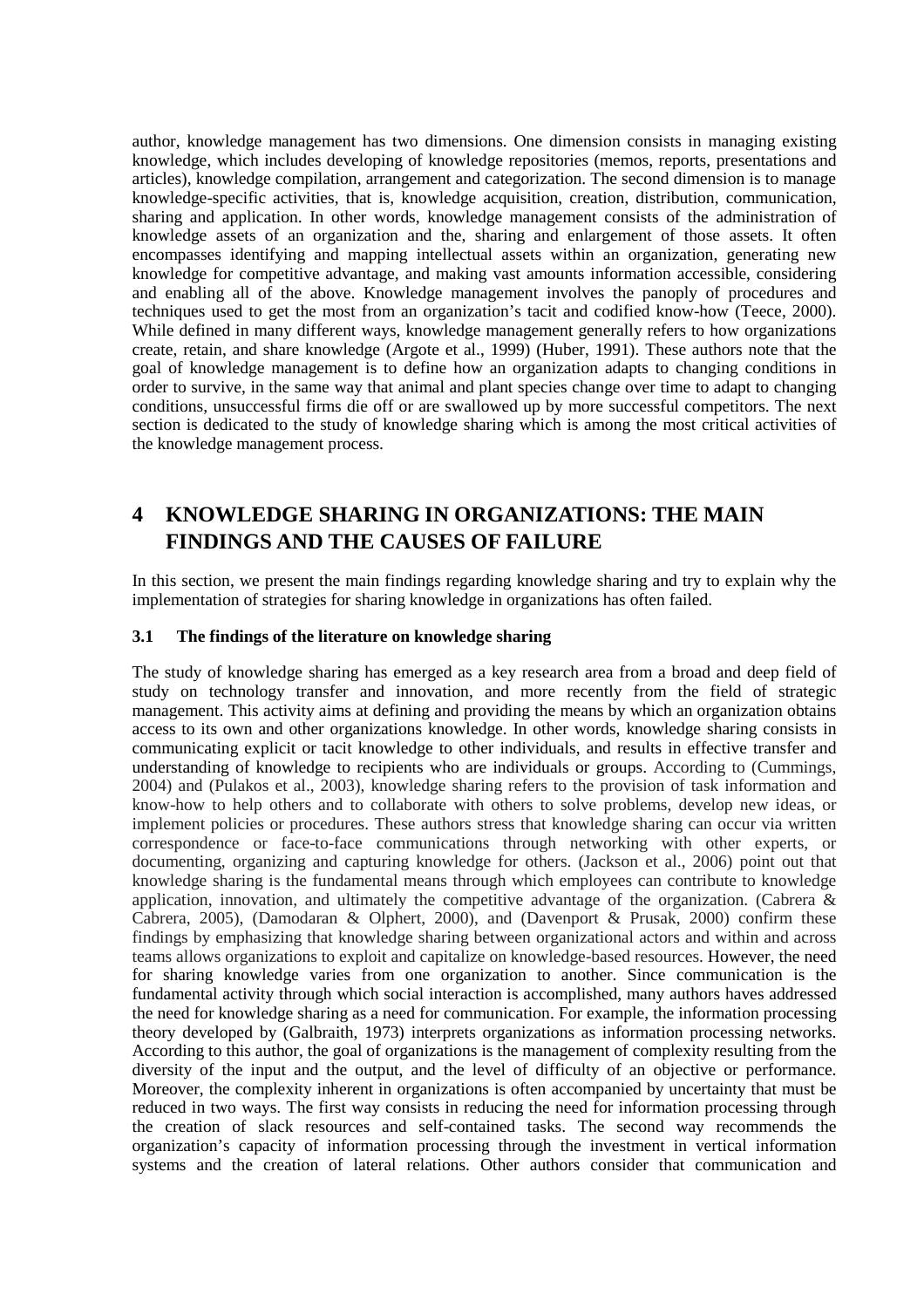information processing are not well adapted to all needs of sharing knowledge. For example, (Carlile, 2002), (Carlile, 2004), and (Carlile & Rebentisch, 2003) introduced the concept of boundary objects to facilitate knowledge sharing in situations characterized by innovation, unstable relationships, and conflicting interests between organizational actors.

Knowledge sharing is based on two tasks: socialization and exchange. Knowledge exchange is similar to information exchange and consists in transferring or communicating explicit knowledge between individuals, groups, or organizations. Knowledge exchange is similar to the information exchange. For example, transferring a software design guide by a developer to another developer is an exchange task since knowledge contained in the software design guide is explicit. Increasingly, knowledge sharing focuses on issues other than communication between a supplier and a receiver of knowledge.

Drawing on a literature review, (Wang & Noe, 2010) have identified five primary contexts that can affect knowledge-sharing, including the relationships between the provider and the receiver of knowledge, the knowledge form and location, the knowledge receiver learning predisposition, the knowledge provider sharing capability, and the broader environment in which the sharing occurs. These authors suggest three types of knowledge sharing activities to be evaluated, which include:

- the analyzes of the knowledge form and location,
- the agreements, engagement rules, and managerial practices adopted by the organizational actors,
- and the specific knowledge-sharing activities used.

The framework proposed by (Wang & Noe, 2010) organizes knowledge sharing in six areas of emphasis which cover organizational context, interpersonal and team characteristics, cultural characteristics, individual characteristics, motivational factors, and organizational structure. Each area of emphasis consists of related topics. In particular, organizational context includes organizational culture and climate, management support, rewards and incentives. Interpersonal and team characteristics include team characteristics and processes, diversity, and social networks. Motivational factors refer to beliefs of knowledge ownership, perceived benefits and costs, interpersonal trust and justice, and individual attitudes.

We conclude this section by highlighting three facets of knowledge sharing. On the one hand, knowledge sharing may be analyzed as a social process through which organizational actors use diverse combinations of signs and artifacts to establish a shared understanding about reality in order to transform this understanding into collaborative actions which yield performance. On the other hand, knowledge sharing is believed to connect communication with learning, and may be considered as an area where communication overlaps with learning. Finally, knowledge sharing is a situated process for the followings reasons. First, knowledge is embedded in a social practice of knowing of a particular organizational setting. Second, knowledge sharing is a social process that takes place within relationships. Third, since organizations may be considered as distributed knowledge systems, the organizational setting where knowledge sharing takes place should be taken into account. Fourth, knowledge sharing is temporal i.e. while sharing knowledge, organizations must take into account what has been shared before, and what might be shared in future.

#### **3.2 The failure causes of knowledge sharing strategies implementation**

(Carter & Scarbrough, 2001) and (Voelpel et al., 2005) note that an important reason for the failure of knowledge management systems to facilitate knowledge sharing is the lack of consideration of how the organizational context, interpersonal relationships, and individual characteristics influence on knowledge sharing. In other words, the lack of knowledge sharing is due to non compliance with numerous conditions identified in the literature. These conditions are related to the characteristics of knowledge, knowledge provider, knowledge receiver, relationships between organizational actors, and organizational context. Explicitness and tacitness are among the main characteristics of knowledge which impact knowledge sharing (Boisot, 1998) (Szulanski, 1996). The characteristics of the knowledge provider include his workload and motivation (Huber, 1991) while the characteristics of knowledge receiver reflect notably his absorptive capacity (Cohen & Levinthali, 1990) (Lane & Lubatkin, 1998). Trust and shared language are among the most important characteristics of the relationships between knowledge provider and receiver (Andrews & Delahaye, 2000). Organizational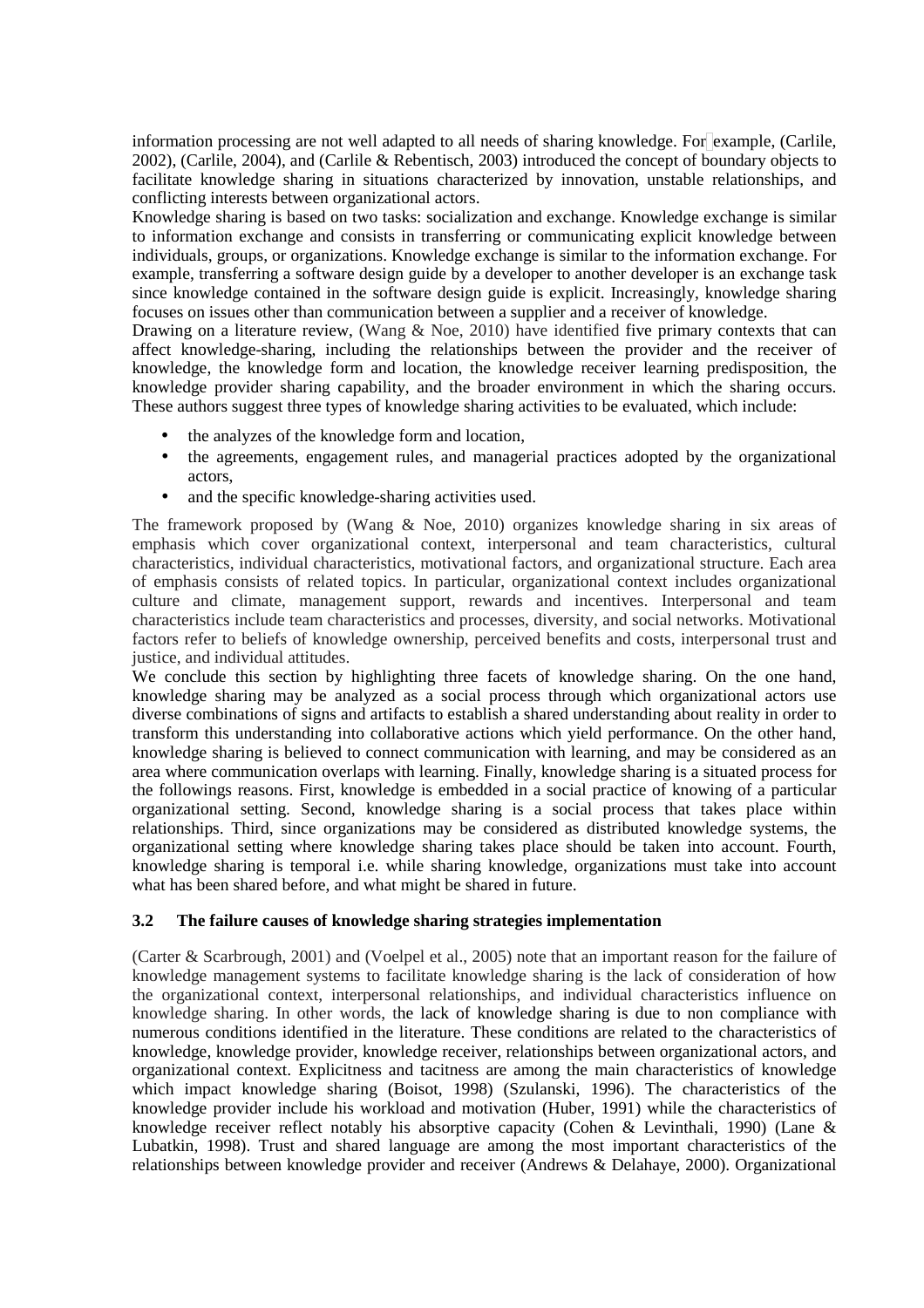context characteristics include organizational culture, incentives, and information and communication technologies dedicated to knowledge sharing support. We think that, apart from the factors listed above, three additional factors are behind the failure of the implementation of knowledge sharing strategies in modern organizations. Firstly, as stressed above, the need for sharing knowledge varies from one organization to another. For example, if the relationships between organizational actors are stable, knowledge transfer based on information processing may be sufficient. However, this strategy of knowledge sharing is not appropriate if the relationships between organizational actors are unstable, or if these actors cooperate in a virtual organization. Therefore, not taking into account the variability of organizations needs for knowledge sharing is a cause of failure of knowledge sharing strategies. Secondly, if an organizational actor is not aware that his knowing can be of interest to other organizational actors, or if he is not aware of his lack of knowing, knowledge sharing cannot take place effectively. Finally, not understanding the motivation of organizational actors to share knowledge is another cause behind the failure of knowledge sharing strategies. Indeed, a uniform view of organizational actors' motivations to share knowledge doesn't help managers in determining effective actions to encourage knowledge sharing between these actors.

# **5 THE THEORETICAL FRAMEWORK**

In this paper, we use the term dimension to refer to a crucial aspect of an artifact or a process. The identification of the dimensions of the knowledge sharing process aims at facilitating the determination of policy instruments to improve this process. However, the determination of the knowledge sharing is challenging due to the complexity inherent in this process. We think that the effective management of the knowledge sharing requires a preliminary analysis of this process. Thus, prior to the presentation of the knowledge sharing dimensions, we analyze its complexity.

#### **5.1 The knowledge sharing complexity**

The knowledge sharing process embeds two types of complexity: structural complexity, and systemic complexity. The structural complexity usually results either from the structure of organizations and organizational settings, or from the amount of explicit knowledge to be shared. Such a complexity is associated with the static facet of knowledge sharing and affects both the structure of the knowledge sharing process (number of tasks, implementation infrastructure, organizational actors involved,…) and the structure of the knowledge to be shared (types of knowledge, sources of knowledge, codification, storage, provision,…). The structural complexity inherent in knowledge may be illustrated by Figure 1 based on the Leavitt's model of organizations (Leavitt, 1963) (Stohr & Konsynski, 1992). Based on this diagram, we deduce that organizational knowledge resides either in the organization's components (strategy, culture, structure, people, tasks, production technology, information technology, or in the interactions between these components, or in goods and services it produces. Moreover, organizational knowledge is issued either from organization's components or from organization's external environment.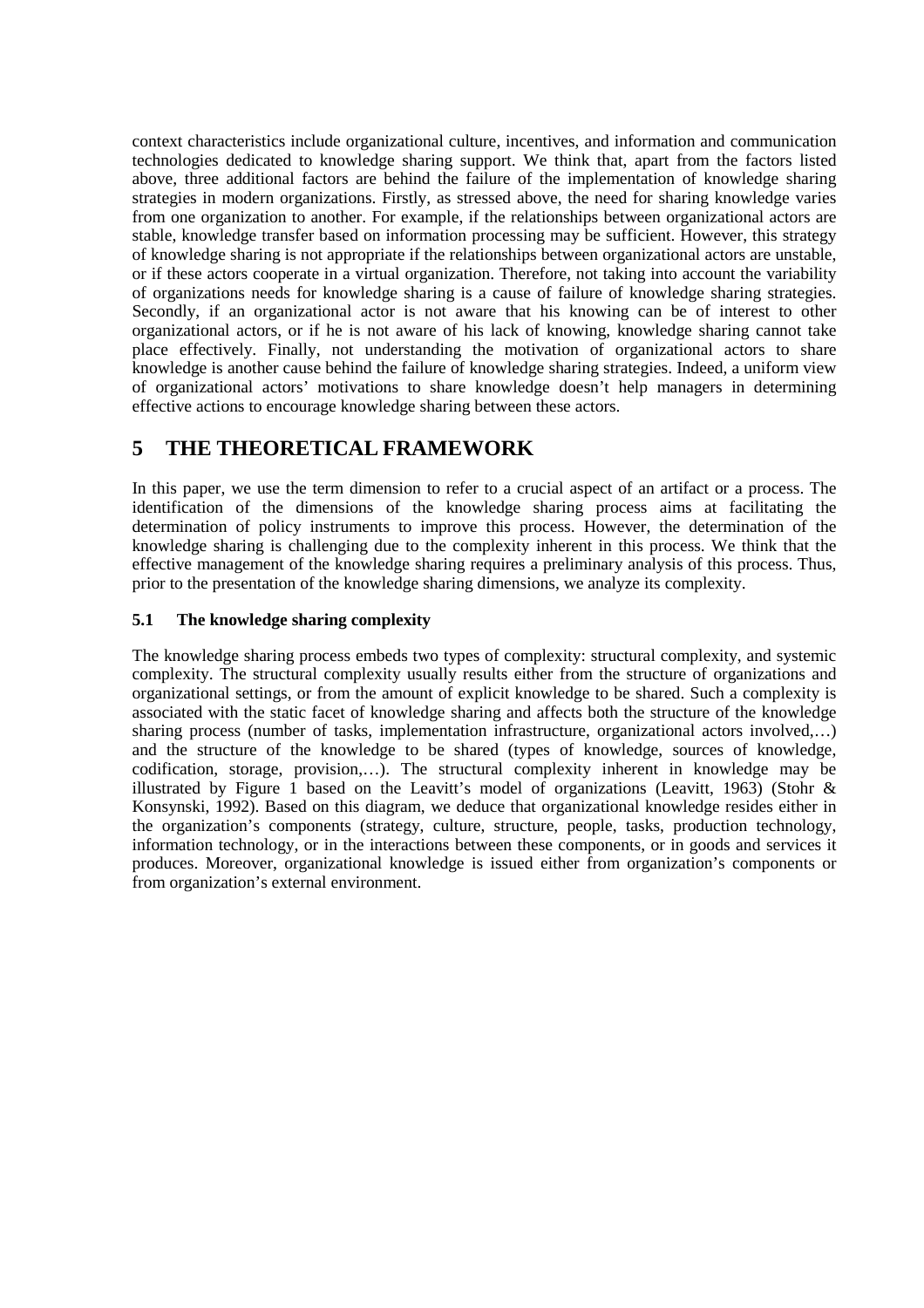

*Figure 1.* The structural complexity of organizational knowledge

The systemic complexity results from interactions between the parties involved in knowledge sharing. These include both the sources and the recipients of knowledge, and the media supporting knowledge sharing. The problems related to cultural differences, or lack of trust between organizational actors, are examples that illustrate the systemic complexity of knowledge sharing. The systemic complexity is associated with the dynamic facet of knowledge sharing. The two types of complexity are intertwined and influence each other. Therefore, to solve the different problems encountered while sharing knowledge in modern organizations, a systemic analysis, based on modeling the knowledge sharing process using levels of abstraction, should be done. We distinguish four abstraction levels which characterize the complexity of the knowledge sharing process. Each abstraction level is associated with a set of questions. First, the conceptual level of abstraction is about the knowledge to be shared and permits answering the "WHAT?". Second, the organizational level of abstraction concerns the organizational context in which knowledge sharing takes place, and the organizational actors involved in this process. This abstraction level is associated with the "WHO?", "WHERE?", and "WHEN?" questions. Third, the logical level of abstraction describes the solutions adopted to share knowledge, and permits answering the "WITH WHAT?" question. Boundary objects, and communities of practice are examples of such solutions. Finally, the physical level of abstraction concerns the tools used to share knowledge in an organization. Such tools include knowledge repositories, intranets, messaging software, Web 2.0 applications, and audio and video conference infrastructures. The physical level of abstraction is associated to the "HOW?" question. In this analysis, each level of abstraction is a model of the level of the level abstraction immediately below. The four abstraction levels of knowledge sharing are interdependent since apart from the conceptual level, each level of abstraction is a projection of the level of abstraction immediately above. The conceptual level of abstraction is a projection of the organization strategy, global characteristics, and external constraints. Figure 2 illustrates the four abstraction levels of knowledge sharing.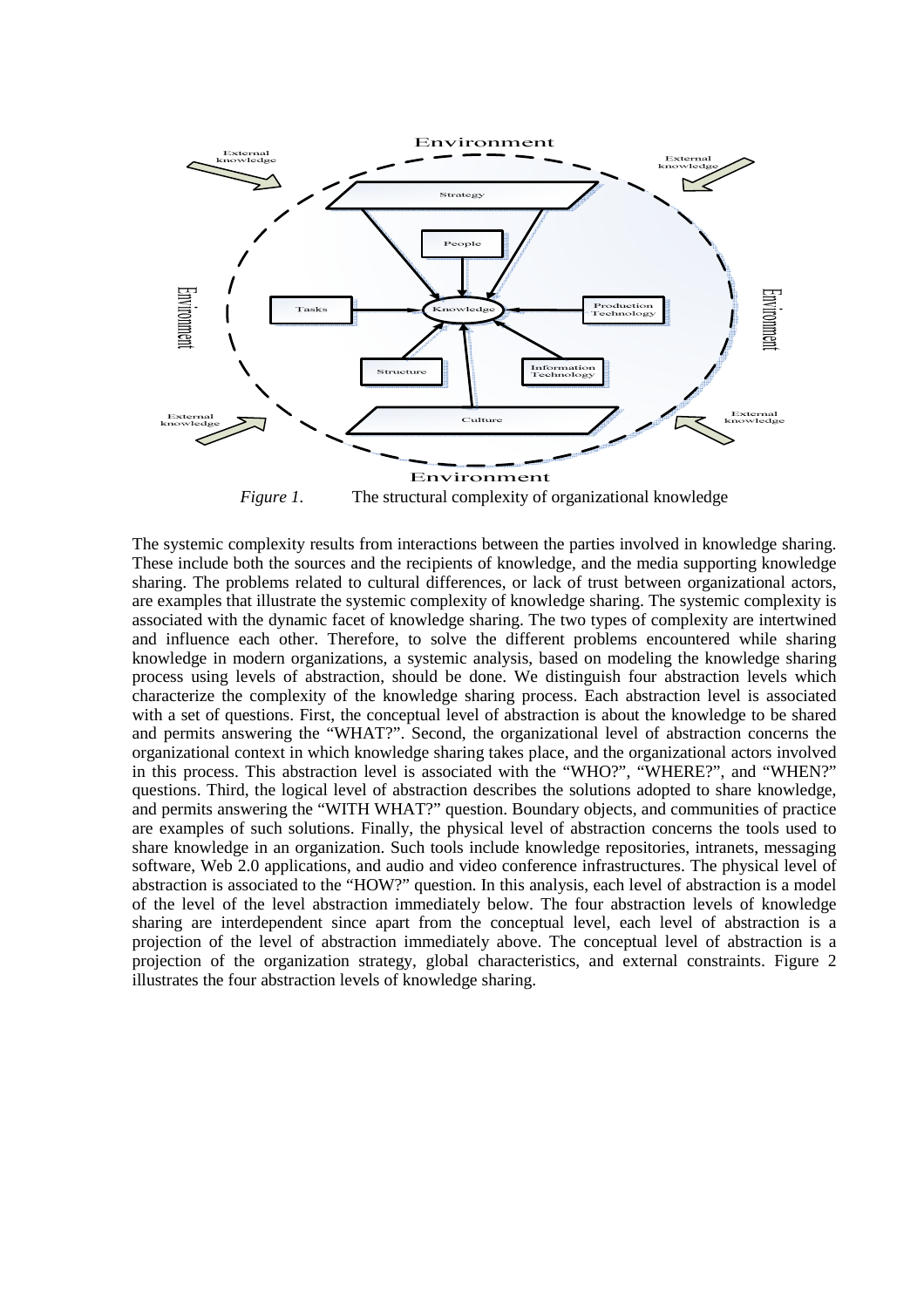

*Figure 2. The systemic complexity of knowledge sharing* 

#### **5.2 The knowledge sharing dimensions**

We note that systemic view of the knowledge sharing activity in organizations reflects both the systemic complexity and the structural complexity of knowledge sharing. Indeed, each abstraction level is characterized by a set of concepts which constitutes resources to describe – at this level - either the knowledge sharing process or the knowledge to be shared. Therefore, each abstraction level helps understand and control both the structural and the systemic knowledge sharing complexities. This is why we use the four abstraction levels described above to identify the knowledge sharing dimensions. To do this, we associate to each knowledge sharing level of abstraction a set of dimensions which characterize it. The conceptual abstraction level focuses on the nature of the organizational knowledge. Sharing knowledge depends on its degree of articulation, its degree of specialization, and on the diversity of its sources. Therefore, the conceptual abstraction level of knowledge sharing is characterized by three knowledge sharing dimensions: the degree of knowledge articulation, the degree of knowledge specialization, and the diversity of knowledge sources. The organizational abstraction level takes into account the organizational actors involved in knowledge sharing, as well as the organizational context in which this activity takes place. In particular, sharing knowledge depends on organizational actors' characteristics, organizational context characteristics, and social climate characteristics. On the one hand, the organizational actors' characteristics include the characteristics of the knowledge provider (national culture, workload, awareness, motivation,…), and the characteristics of the knowledge receiver (national culture, absorptive capacity, awareness,…). On the other hand, the characteristics of the organizational context refer to the situated nature of the knowledge sharing process. They include the organizational culture, the professional culture, the management support and involvement, the management practices, the working language, and the geographical dispersion, etc. Finally, the characteristics of the social climate are about the relationships between organizational actors involved in the knowledge sharing process. These characteristics, which take into account the social nature of the knowledge sharing processes, include trust and shared language (Wenger, 1998). Consequently, the organizational abstraction level of knowledge sharing is associated with four knowledge sharing dimensions: the individual dimension, the social dimension, the managerial dimension, the cultural dimension, and the structural dimension. The logical abstraction level describes the solutions adopted by organizations in order to facilitate knowledge sharing. Such solutions are related either to teams organizing (creation of communities of practice and discussion forums, workshops,…), or to communication campaigns, or to the establishment of incentives and rewards systems. It follows that the logical abstraction level of knowledge sharing is associated with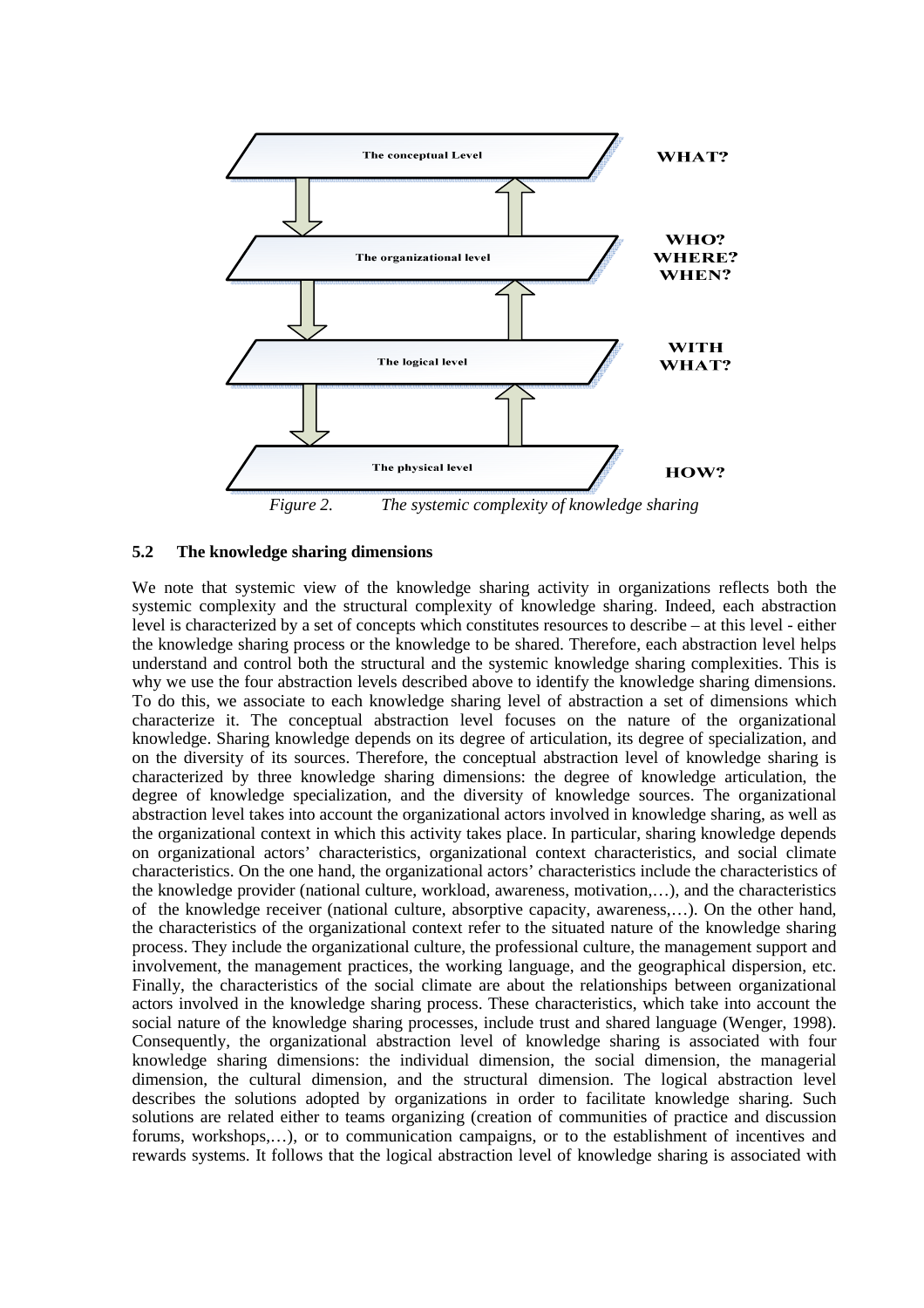three knowledge sharing dimensions: the work organizing dimension, the incentives and rewards dimension, and the communication dimension. The physical abstraction level describes how is implemented the knowledge sharing process within organizations. It refers to the logistic and technological resources mobilized to carry out this process. These resources belong to three categories: communication resources, physical resources, and monitoring resources. Communication resources refer to communication technologies tools like knowledge repositories, intranets, Web 2.0 applications, and audio and video conference infrastructures. Monitoring resources are composed of evaluation tools and resources managers. Physical resources include the infrastructure which supports the implementation and monitoring of the knowledge sharing process. Computers, networks infrastructure, and face-to-face meeting rooms are examples of such resources. Consequently, the physical abstraction level of knowledge sharing is associated by two knowledge sharing dimensions: the informational resources dimension, and the physical resources dimension. Table 1 synthesizes the knowledge sharing dimensions identified in this section.

| <b>Dimensions</b>                  |
|------------------------------------|
| Degree of articulation dimension   |
| Degree of specialization dimension |
| Diversity of sources dimension     |
| Individual dimension               |
| Social dimension                   |
| Managerial dimension               |
| Cultural dimension                 |
| Structural dimension               |
| Organizing dimension               |
| Incentives and rewards dimension   |
| Communication dimension            |
| Informational resources dimension  |
| Physical resources dimension       |
|                                    |

# *Table 1: The knowledge sharing dimensions*

## **6 CONCLUSION AND FUTURE RESEARCH DIRECTIONS**

The framework presented in this paper provides practitioners with instruments to help them define and implement effective knowledge sharing in compliance with organizations priorities and constraints. The thirteen dimensions identified above are not equally important for all organizations. Indeed, the objectives of organizations and the constraints they face, vary from an organization to another. Accordingly, the dimensions of knowledge sharing don't have the same weight regardless of the organization which implements a knowledge sharing process. For example, as pointed out by many authors, the social, cultural, structural, and informational resources dimensions are crucial in virtual and multi-national organizations. Similarly, in many organizations, monetary incentives and rewards are necessary to motivate organizational actors and encourage them to share their knowledge. However, it was demonstrated that such incentives may be ineffective in many organizations including virtual and multi-national organizations. Indeed, such incentives may create a competition context and generate discriminations which discourage organizational actors, and constitute a barrier to knowledge sharing. We note that individuals may share knowledge even if no economic incentives exist. For example, that individuals contribute to discussion groups on the internet or develop open source software cannot be explained solely from a rational economic perspective. Individuals may share knowledge even though they are not receiving any direct financial value in return. Thus, incentives and rewards other than solely monetary may either promote or inhibit the knowledge sharing process. As stressed by (Ciborra & Patriotta, 1996), there are situations where knowledge is not shared while it would be expected to take place according to an economic rationality. For example, for many organizations it seems very rational to develop knowledge repositories and to build intranets in order to share their best practices so that their employees do not have to reinvent the wheel over and over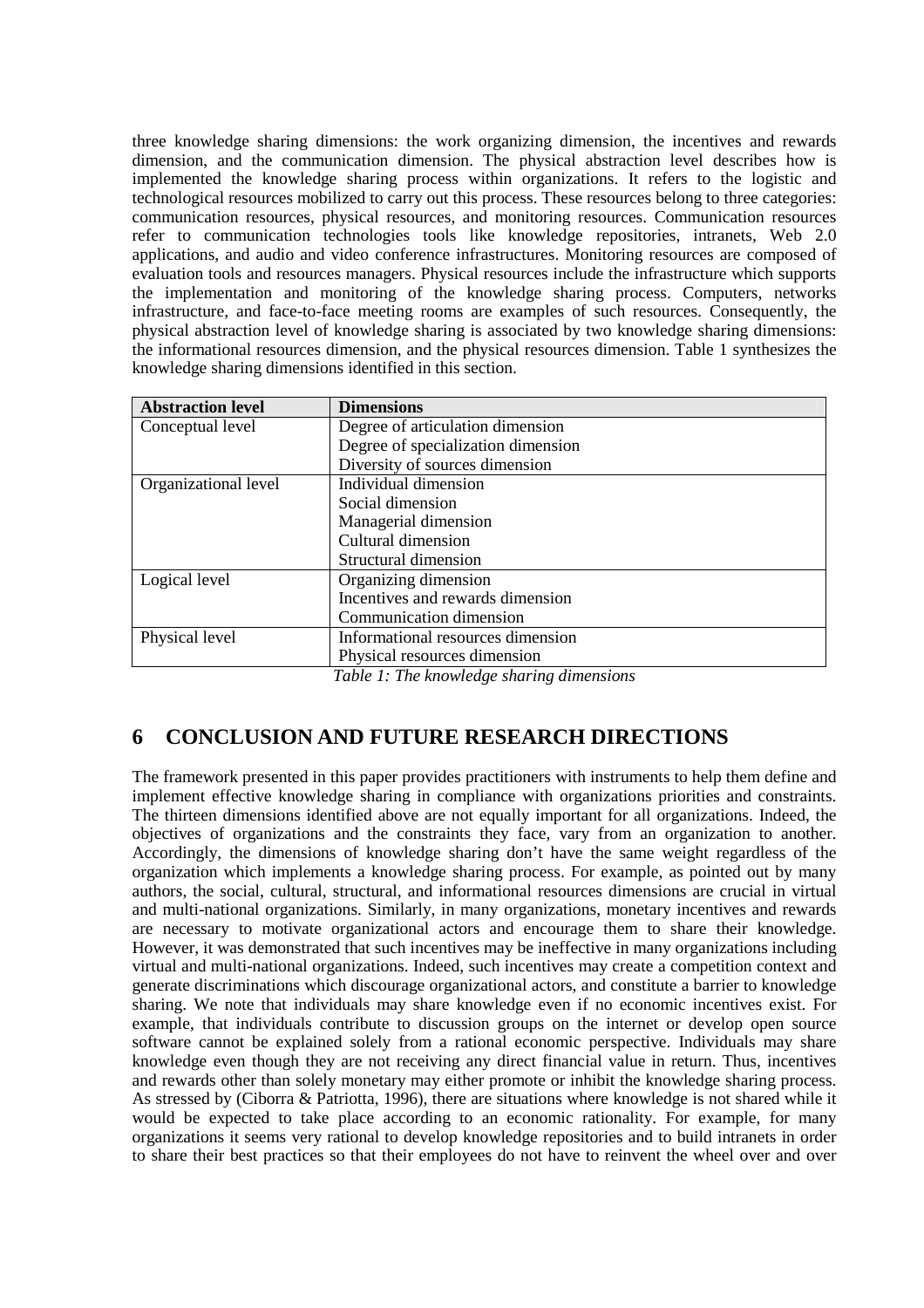again. These organizations implicitly assume that since their employees are paid by the organization, they are expected to contribute to these intranets and knowledge repositories. However, it has been experienced that in many cases intranets and knowledge repositories remain devoid of any content, since people do not contribute to it by sharing their knowledge. Therefore, the role of the incentives and rewards dimension in knowledge sharing varies between organizations.

We validate our framework in the case of a virtual organization composed of a French insurance company and an Indian offshore software development company. The goal of this virtual organization is to provide the insurance company with software systems needed to support its business processes. The collaboration between the two companies takes place through virtual project teams where the software designers belong to the insurance company and the software developers belong to the offshore company. Members of virtual teams exchange information by using both traditional ICT and Web 2.0 tools. Whatever the virtual project team, there is no face-to-face meeting between software designers and software developers due to the distance between the two headquarters. Our observations of work progress in this virtual organization permit us identifying that the main dimensions of knowledge sharing in this virtual organization include the social dimension, the individual dimension, the degree of specialization dimension, the structural dimension, and the cultural dimension. In particular, many barriers are related either to the lack of a common language or to the differences between national cultures. The lack of a common language results on the one hand, from the difference between the language spoken in the two companies involved in the virtual organization and on the other hand, from the differences between the jargon used by the designers and the developers of software systems. Therefore, communication between software designers and software developers was difficult and knowledge sharing in virtual project teams was limited to explicit written knowledge. Another barrier to knowledge sharing was the lack of trust between the two companies' employees. For instance, many software designers was reluctant to knowledge sharing with software developers because they fear losing power associated with the business knowledge they hold. Finally, we have noted that taking into account only the informational resources dimension may be risky. Indeed, as we observed in the experienced virtual organization, successful knowledge sharing in virtual organizations is not triggered only by adopting ICT tools. It depends mainly on virtual organizations maturity and their ability to adopt the appropriate principles and organizational values to overcome barriers related to their characteristics. In particular, for Web 2.0 tools to be effective supports to knowledge sharing, partners involved in virtual organizations must be mature enough for loosing control and moving to altruism without any organizational central guidance. Finally, we think that the lessons learned from our experience should be validated using more case studies. Another research direction consists in defining, for each dimension, a set of metrics to evaluate its weight in a particular organizational context.

#### References

- Alavi, M. and Leidner, D.E. (1998). Knowledge Management and Knowledge Management Systems: Conceptual Foundations and Research Issues. MIS Quarterly, 25 (1), 107-136.
- Andrews, K.M., and Delahaye, B.L. (2000). Influences on knowledge processes on organisational learning: The psychosocial filter. Journal of Management Studies, 37 (6), 797-809.
- Argote, L., McEvily, B., and Reagans, R. (1999). Managing knowledge in organizations: An integrative framework and review of emerging themes. *Management Science*, 49 (4), 571-582.

Babcock, P. (2004). Shedding light on knowledge management. HR Magazine, 49 (5), 46−50.

- Blackler, F. (1995). Knowledge, Knowledge Work and Organizations: An Overview and Interpretation. Organization Studies, 16 (6), 1021-1046.
- Boisot, M.H. (1998). Knowledge assets; Securing competitive advantage in the information economy. Oxford University Press, New York.
- Cabrera, E.F., and Cabrera, A. (2005). Fostering knowledge sharing through people management practices. International Journal of Human Resource Management, 16, 720−735.
- Carlile, P.R. (2002). A Pragmatic View of Knowledge and Boundaries: Boundary Objects in New Product Development. Organization Science, 13 (4), 442-455.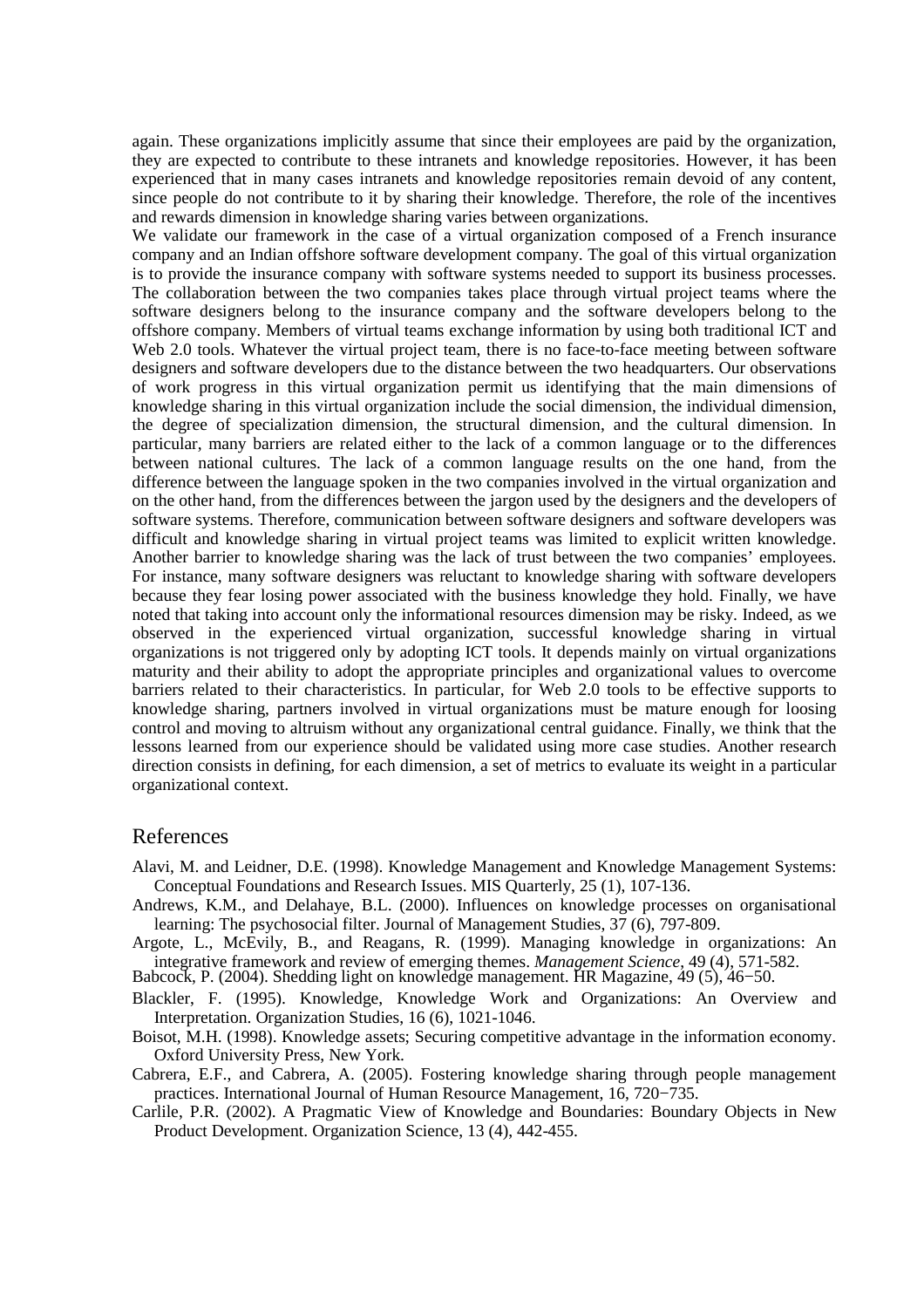- Carlile, P.R. (2004). Transferring, Translating and Transforming: An Integrative Framework for Managing Knowledge across Boundaries. Organization Science, 15 (5), 555-568.
- Carlile, P.R. and Rebentisch, E.S. (2003). Into the black box: The Knowledge transformation cycle. Management Science, 49 (9), 1180–1195.
- Carter, C., and Scarbrough, H. (2001). Towards a second generation of KM? The people management challenge. Education and Training, 43 (4), 215−224.
- Ciborra, C.U., and Patriotta, G. (1996). Groupware and teamwork in new product development: the case of a consumer goods multinational. In Ciborra, C.U. (Ed), Groupware and teamwork, John Wiley & Sons, New York.
- Cohen, W.M., and Levintal D.A. (1990). Absorptive Capacity: A New Perspective on Learning and Innovation. Administrative Science Quarterly, 35, 128-152.
- Connell, N.A. D., Klein, J.H., and Powell P.L. (2003). It's tacit knowledge but not as we know it: Redirecting the search for knowledge. Journal of the Operational Research Society, 54*,* 140-152.
- Cummings, J.N. (2004). Work groups, structural diversity, and knowledge sharing in a global organization. Management Science, 50 (3), 352−364.
- Damodaran, L., and Olphert, W. (2000). Barriers and facilitators to the use of knowledge management systems. Behaviour and Information Technology, 19 (6), 405−413.
- Davenport, T.H. and Prusak, L. (2000). Working knowledge: how organizations manage what they know. Harvard Business School Press, Boston, Massachusetts.
- Dennis, A.R., and Vessey I. (2005). Three Knowledge Management Strategies: Knowledge Hierarchies, Knowledge Markets, and Knowledge Communities. MIS Quarterly Executive, 4 (4), 399-412.
- Drucker, P. (2002). Managing in the next society. Truman Talley Books, New York.
- Galbraith, J.R. (1973). Designing complex organizations. Addison-Wesley.
- Goh, S. (2002). Managing effective knowledge transfer. Journal of knowledge management, 6 (1), pp. 23-30.
- Grant, R.M. (1996). Toward a Knowledge-Based Theory of the Firm. Strategic Management Journal, 17 (Winter Special Issue), 109-122.
- Hansen, M.T. (2002). Knowledge network: Explaining effective knowledge sharing in multiunit companies. Organization Science, 13 (3), 232−248.
- Hedlund, G., and Nonaka, I. (1993). Models of knowledge management in the west and Japan. in Lorange, P., Chakravarthy, B., Roos, J., and Van de Ven, A. (Eds), Implementing Strategic Processes: Change, Learning and Co-operation, Blackwell, Oxford, 117-44.
- Huber, G.P. (1991). Organizational learning: the contribution process and the literatures. Organization Science, 2 (1), 88-115.
- Jackson, S.E., Chuang, C.H., Harden, E.E., Jiang, Y., and Joseph, J.M. (2006). Toward developing human resource management systems for knowledge-intensive teamwork. In Joseph, J. M., (Ed.), Research in personnel and human resources management, 25, 27−70.
- Lane, P.J. and Lubatkin, M. (1998). Relative absorptive capacity and interorganizational learning. Strategic Management Journal, 19 (5), 461-477.
- Leavitt, H.J. (ed.). (1963). The Social Science of Organizations, Four Perspectives. Prentice-Hall, Englewood Cliffs, New Jersey.
- Leonard, D., and Swap, W. (2004). Deep smarts. Harvard Business Review,September, 88-97.
- Lin, H.F. (2007). Knowledge sharing and firm innovation capability: An empirical study. International Journal of Manpower, 28 (3-4), 315−332.
- Malhotra, Y., (1998). Tools@work: deciphering the knowledge management hype. The Journal for Quality and Participation, 21 (4), 58-60.
- McAdam, R., and McCreedy, S. (1999). A critical review of KM models in the learning organization. Knowledge and Process Management, 6 (3), 91–100.
- McDermott, R. (1999). Why information technology inspired but cannot deliver knowledge management. *California Management Review*, 41, 103-117.
- Mesmer-Magnus, J.R., and DeChurch, L.A. (2009). Information sharing and team performance: A meta-analysis. Journal of Applied Psychology. 94, 535−546.
- Nonaka, I. (1994). A Dynamic Theory of Organizational Knowledge Creation, Organization Science, 5 (1), 14-37.